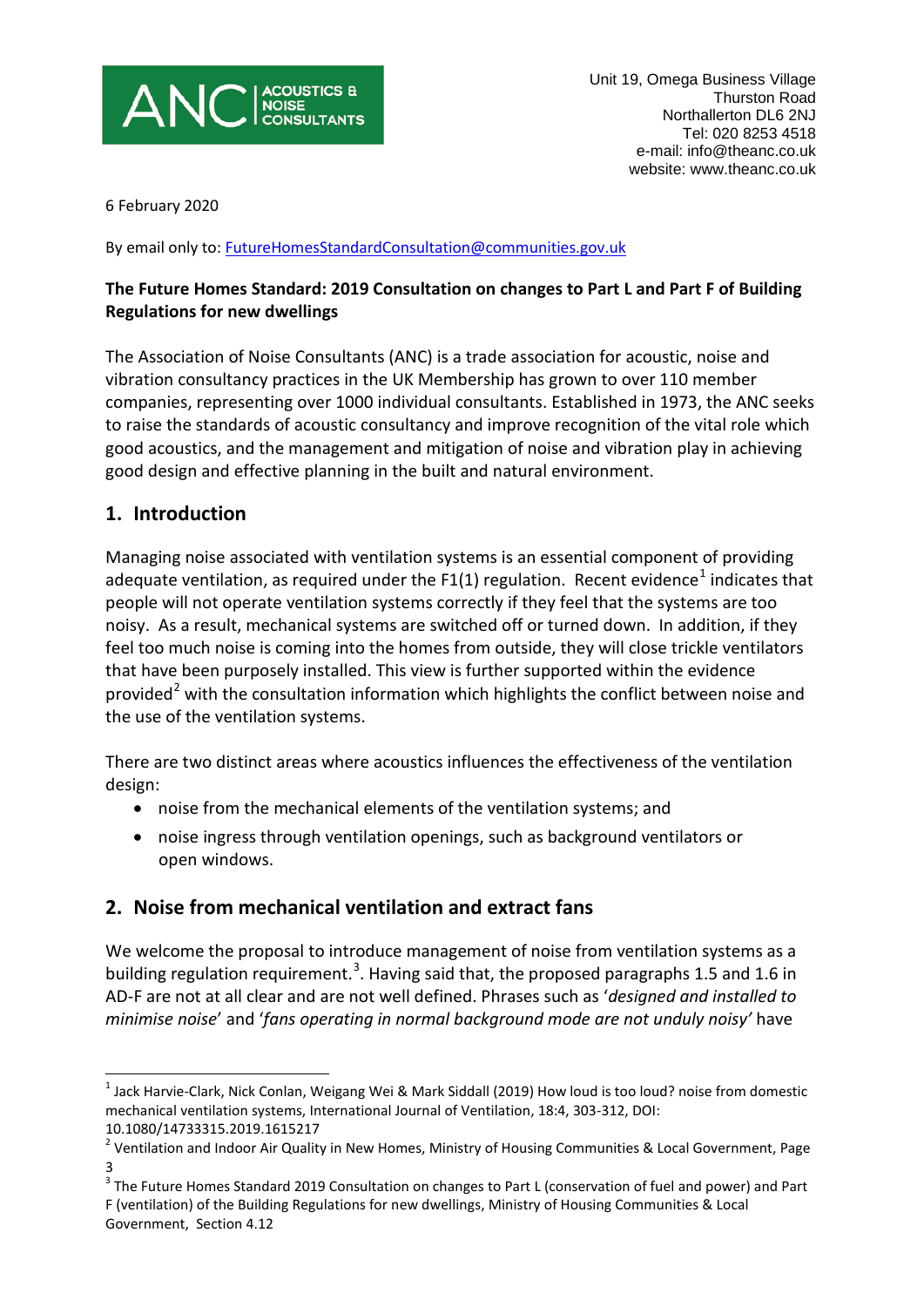good intentions but are too vague. Consequently, they are likely to lead to uneven implementation leading to the desired outcome not being achieved.

The Independent Review of Building Regulations and Fire Safety – Review's Final Report<sup>[4](#page-0-2)</sup>, found one of the key issues underpinning the system failure was *'using the ambiguity of regulations and guidance to game the system'*

The government's Implementation Plan<sup>[5](#page-1-0)</sup> stated that '*the government will carry out a review of Approved Document F in line with the spirit of the recommendations of the Review's Final Report and will facilitate better understanding of what is required to ensure buildings are safe through clear standards and guidance, as well as improving the rigour of the product labelling, testing and marketing process to ensure people working on buildings use safe products'*

In our view, the current text falls well short of achieving that aim.

Furthermore, the term 'normal background ventilation mode' is used in the proposed AD-F when referring to the noise requirement, but it is not defined as a particular ventilation rate. Consequently, it is not possible formally to judge whether or not the system is unduly noisy, because 'normal background ventilation mode' is not defined.

We do, however, welcome the suggestion that mandatory testing is something that government could consider in the future. The unspecific nature of the current requirements would, though, make any such testing almost impossible to achieve.

However, with clearer, more precise guidance, mandatory performance testing would be more straightforward to undertake and be more effective.

We believe that the guidance in AD-F should include:

- Performance standards for sound from ventilation systems;
- Demonstration of compliance on completion

Based on our experience, we propose the following performance standards, so that people would be unlikely to be adversely affected by noise from the ventilation systems:

While providing whole dwelling ventilation, sound from any type of mechanical ventilation system should not exceed:

- 26 dB  $L_{Aeq, nT}$  in bedrooms, and
- 30 dB  $L_{Aeq, nT}$  living rooms

This would apply to Mechanical Extract Ventilation (MEV) and Mechanical Ventilation with Heat Recovery (MVHR) systems

While providing extract ventilation, sound from any type of mechanical ventilation system should not exceed:

- 26 dB  $L_{Aeq, nT}$  in bedrooms, and
- 35 dB  $L_{Aeq, nT}$  in living rooms, and
- 45 dB  $L_{Aeq, nT}$  in kitchens, sanitary accommodation and bathrooms

This would apply to intermittent fans used with natural ventilation as well as MEV and MVHR.

<span id="page-1-0"></span>Building a safer future – final report, ,May 2018, Dame Judith Hackitt<br>Building a Safer Future – An Implementation Plan, December 2019, Ministry of Housing, Communities and Local Government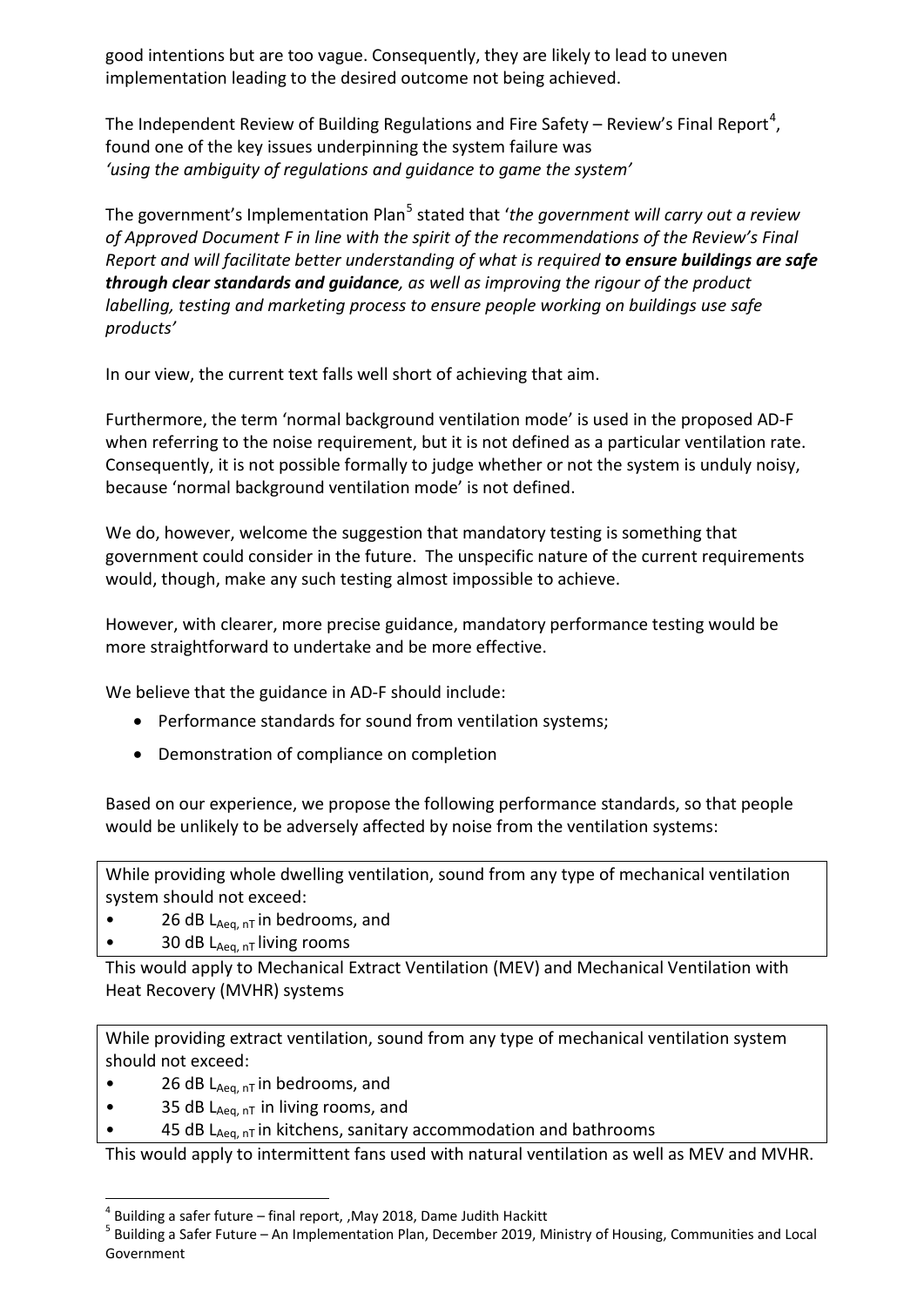To conform to overall Government policy on noise management, these figures should not be regarded as absolute fixed thresholds, but instead be used as the desired design targets.

Commissioning measurements of sound should follow the requirements of BS EN ISO 16032 and should be undertaken at the same time as those for ventilation airflow. All data should be lodged online in a database linked to the Standard Assessment Procedure (SAP) and Energy Performance Certificate (EPC), along with the air tightness test result and other evidence of compliance.

# **3. Noise ingress through ventilation openings**

Noise ingress is currently controlled through the planning process if the local authority considers it to be necessary to comply with policy requirements.

The proposed changes make little mention of this aspect. However, it is becoming increasingly recognised that it is not possible to separate the acoustic and ventilation requirements of a particular building. Set out below are some suggestions for providing more guidance on this aspect.

### **Noise ingress through background vents**

The document should include some reference to the acoustic requirements for background ventilators, with wording such as:

'The selection of background ventilators should consider the noise ingress via the ventilators, and they should be selected to achieve appropriate internal levels such as the desirable indoor ambient noise levels as described in BS8233 $<sup>6</sup>$  $<sup>6</sup>$  $<sup>6</sup>$ .'</sup>

#### **Noise ingress through open windows**

The proposed wording of paragraph 1.7 of AD-F relates only to noise and purge ventilation. For purge ventilation as defined in AD-F (4 ach) we would not consider noise to be an issue, given the short exposure time whilst the purge ventilation is occurring. However it should be considered if purge provision is being used to provide additional ventilation for moisture extract or for controlling overheating.

We understand that overheating will be covered in separate guidance and we will respond separately on the overheating issues at the appropriate time.

We understand that the whole house design rates are based on winter conditions and that higher rates may be required in warmer months. AD-F refers to the provision for purge ventilation (usually open windows) to be used to provide the additional ventilation<sup>[7](#page-2-0)</sup>.

However, there seems to be some contradiction on the use of open windows for whole house ventilation as section 1.46 has an accompanying note which states:

*A window on a night latch is not adequate for background ventilation, due to:*

- *the risk of draughts*
- *security issues*
- *the difficulty of measuring equivalent area*

All of these issues would still apply if the provision for purge ventilation is relied upon for increasing the whole house rates in the warmer spring and autumn months.

<span id="page-2-1"></span><span id="page-2-0"></span> $^6$  BS 8233 :2014 Guidance on sound insulation and noise reduction for buildings  $^7$  Proposed AD-F Paragraph B.18